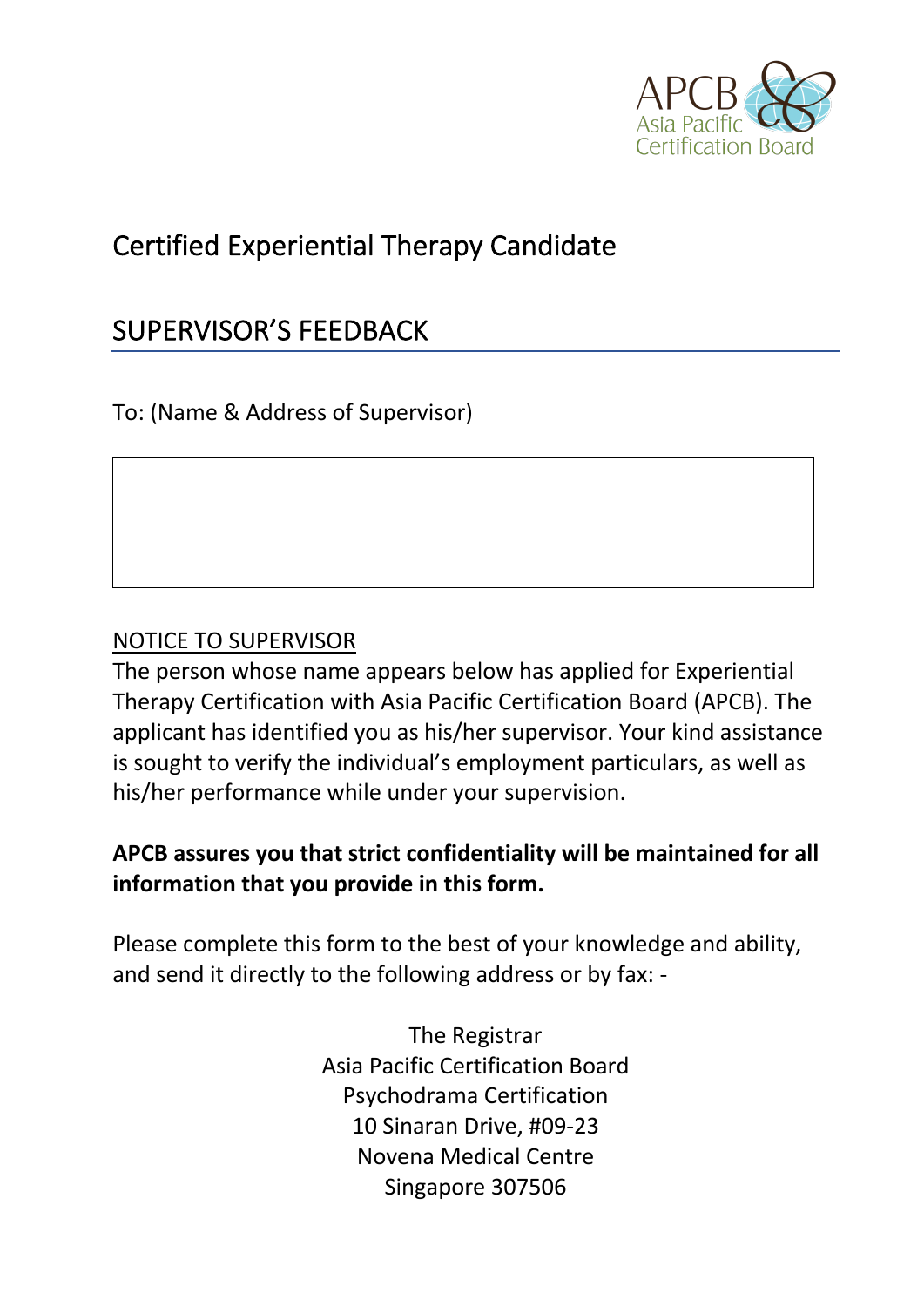

| Name of Applicant:                             |       |     |
|------------------------------------------------|-------|-----|
| <b>Period under supervision:</b>               | From: | To: |
| Total no. of Experiential therapy sessions run |       |     |
| Total no. of Supervision Hours                 |       |     |

## **FEEDBACK FROM SUPERVISOR**

Kindly provide us with your feedback on the applicant's performance while under your supervision by placing a tick in the appropriate box, using the following scale:

5= Strongly Agree 4= Agree 3= Neither Agree/Disagree 2= Disagree 1= Strongly Disagree

|                                                                     |                             | <b>Your Assessment</b> |                |                |              |          |
|---------------------------------------------------------------------|-----------------------------|------------------------|----------------|----------------|--------------|----------|
| <b>Clinical Skills &amp; Abilities</b>                              |                             |                        |                |                |              | Comments |
|                                                                     | 5                           | 4                      | 3              | $\overline{2}$ | $\mathbf{1}$ |          |
| 1. Group Building Skills                                            |                             |                        |                |                |              |          |
| 2. Sociometric interventions                                        |                             |                        |                |                |              |          |
| 3. Group Warm Skills                                                |                             |                        | $\blacksquare$ |                |              |          |
| 4. Directing Skills                                                 |                             |                        | $\perp$        |                |              |          |
| 5. Facilitation of sharing                                          |                             |                        | $\Box$         |                |              |          |
| 6. Planning of Sessions                                             |                             |                        |                |                |              |          |
| 7. Ability to reflect on sessions<br>and recommend<br>interventions | $\mathcal{L}_{\mathcal{A}}$ |                        | $\Box$         |                |              |          |